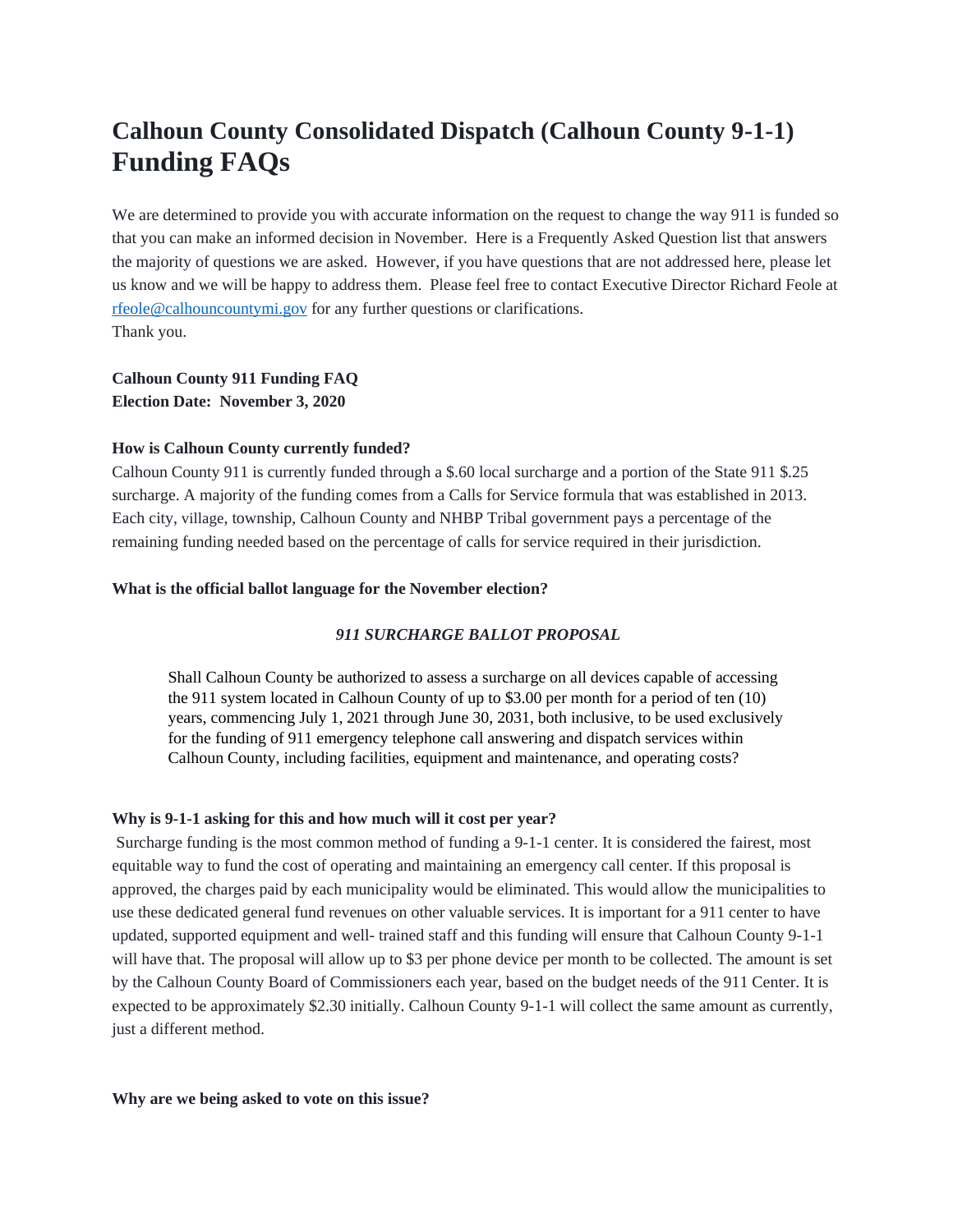As citizens of Calhoun County, you are the stakeholders of Calhoun County 911. It is our responsibility to give you the facts and answer any questions about why we are requesting the change in funding. At that point, each of you can make an informed decision on this issue. We understand that you are presented with a multitude of requests for money, and that many of them are for good cause. The funding comes out of your pocket, and we need to know if you agree that 911 should be funded in this manner.

# **What exactly are the 911 charges listed on my telephone bill?**

Calhoun County currently collects the \$.60 local surcharge that you see on your telephone bill. The State of Michigan also collects \$.25 per month on each phone. That money funds the State 911 office, provides training funds for Counties that apply for it and distributes some of it amongst all Michigan Counties.

#### **Once approved, how often can the rate be changed?**

The rate can only be changed once each May. The amount to be collected is then submitted to all phone carriers and is effective July 1 until the following May 31<sup>st</sup>.It cannot exceed the amount approved by the County residents. The ballot language is specifically worded to identify an amount **"up to"** \$3.00.

### **Will this raise my taxes?**

No. The telephone surcharge is not part of county property tax dollars. This money is collected by your telephone company and can be used only for 9-1-1. The only change you would see is the amount of the Calhoun County 911 surcharge on your phone bill.

# **How are cellular telephones charged?**

The rates charged are based on the location of the billing address. Cell phones billed to addresses within Calhoun County will be charged the surcharge rate approved by voters. Cell phones billed outside of Calhoun County will be charged whatever rate that county has in place.

# **I have a pre-paid cellular phone. How does this charge affect me?**

Michigan already requires pre-paid cellular providers to collect surcharges. That amount represents an average of all Michigan 911 surcharges, weighted by population. This amount will be sent by the telephone company to the State where it is then passed onto the counties in amounts based upon their local population.

# **My business (school, etc.) has a Centrex type phone system with multiple lines. Do I have to pay the full rate for each line?**

No. The surcharge is applied to each of the first 10 lines on your account. After that you pay one additional fee for the 11th through 20th line, another additional fee for the 21st through the 30th line, etc.

#### **Why do we need a 9-1-1 Central Dispatch?**

By having a 9-1-1 central dispatch center we cut costs and increase efficiency. A 9-1-1 Central Dispatch coordinates the response to a single incident or to multiple incidents through a common communications system. Specialized equipment tells dispatchers where you are calling from, even if you are too ill to speak or are not able to talk and can only dial "9-1-1". In 2010, Calhoun County consolidated the 3 dispatch centers within the county. The sharing of equipment and staff have saved the citizens of Calhoun County money. The